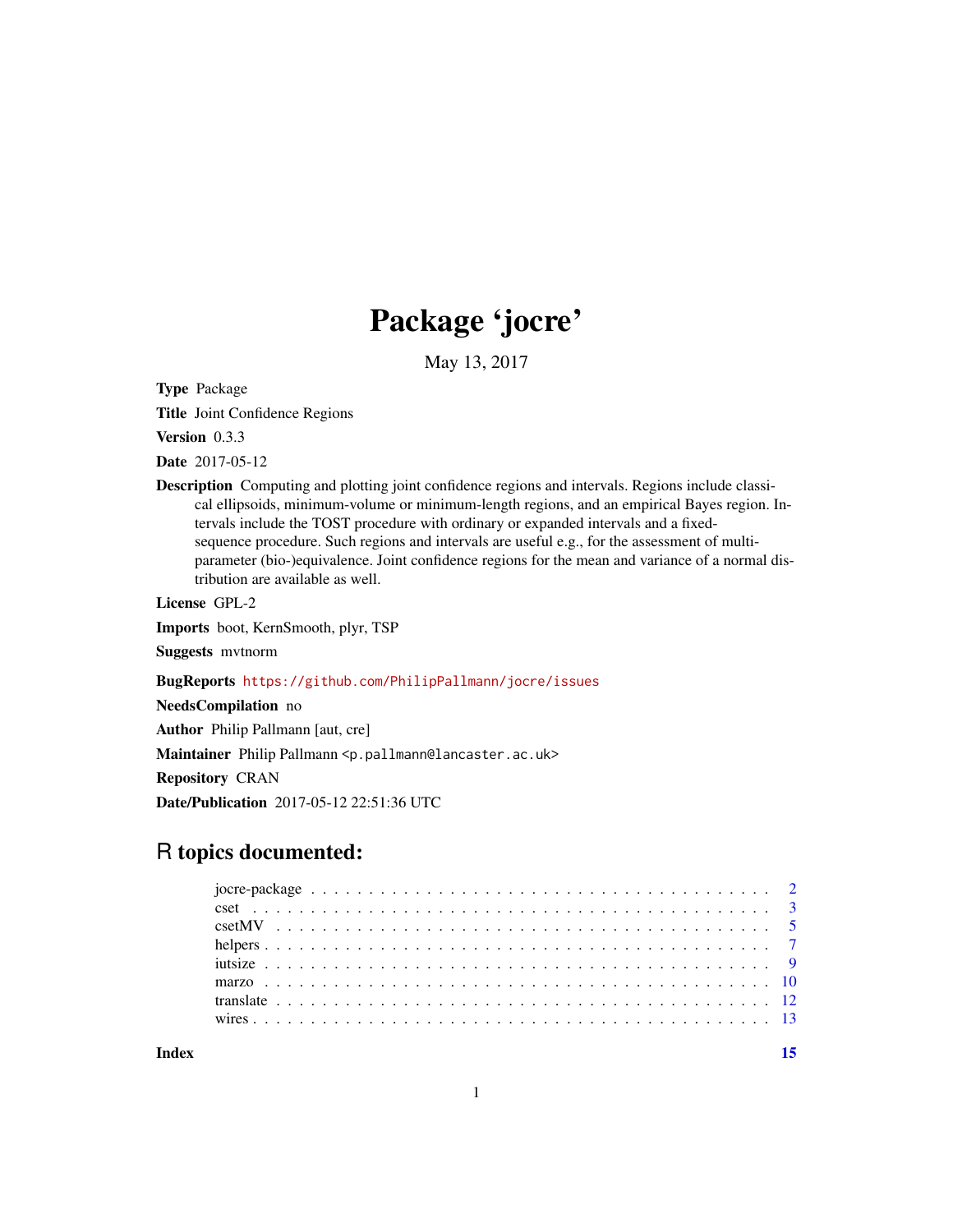<span id="page-1-0"></span>

#### Description

This package provides functions for computing and plotting joint confidence regions as well as (simultaneous) confidence intervals, with a focus on multivariate normal parameter vectors and parameters of the normal distribution i.e., mean and variance.

#### Details

| Package: | jocre      |
|----------|------------|
| Type:    | Package    |
| Version: | 0.3.3      |
| Date:    | 2017-05-12 |
| License: | $GPI - 2$  |

cset computes joint confidence regions and (simultaneous) confidence intervals around multivariate normal means. The parameter estimates and interval bounds (in the case of confidence regions their boundaries are projected onto the axes) are displayed with print or summary, and plot generates a graph of the estimate and region or intervals and allows for some fine tuning e.g., shading of an equivalence region.

csetMV computes joint confidence regions for the mean and variance (or standard deviation) of a normal distribution. plot, print, and summary produce the corresponding graphics and summaries.

Insights into the conservativeness of the two one-sided test procedure can be obtained with iutsize.

Confidence levels of a joint ellipse and marginal intervals can be "translated" back and forth with translate.

#### Author(s)

Philip Pallmann (<p.pallmann@lancaster.ac.uk>)

#### References

Philip Pallmann (2017) Joint confidence regions with the R package jocre. In preparation.

#### Examples

```
## Not run:
data("marzo")
plot(cset(dat=marzo, method="limacon"))
data("wires")
```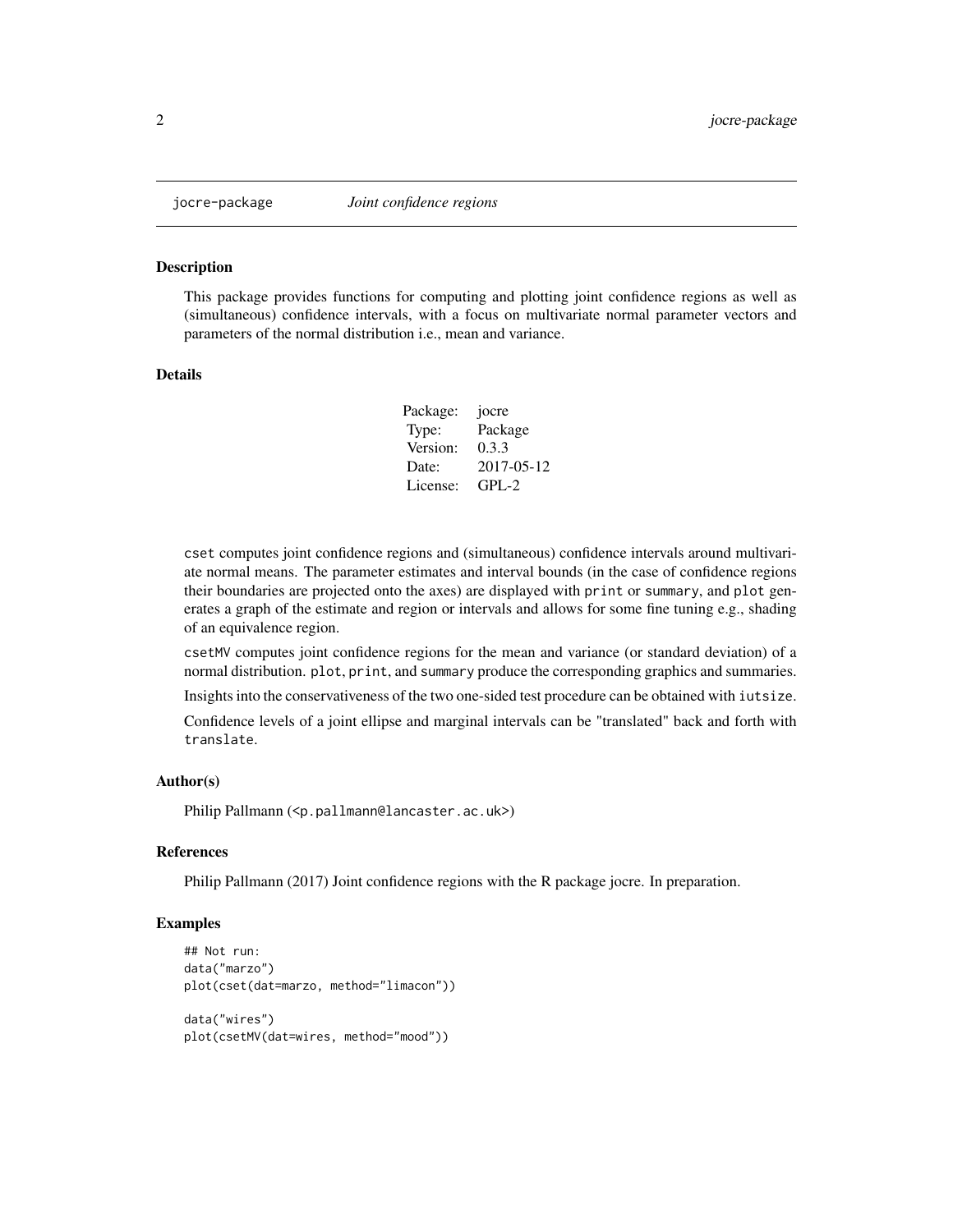<span id="page-2-0"></span>## End(Not run)

<span id="page-2-1"></span>cset *Confidence regions and intervals around multivariate normal means*

#### Description

Computes boundaries of (simultaneous) confidence regions and intervals around multivariate normal means using different methods.

#### Usage

```
cset(dat, method, alpha=0.1, steps=NULL, nboot=1e4, TsengBrownA=1, TsengBrownB=1)
```
#### Arguments

| dat         | A matrix or data.frame with independent units in rows and multivariate out-<br>comes in columns.                                                                              |
|-------------|-------------------------------------------------------------------------------------------------------------------------------------------------------------------------------|
| method      | A character string specifying the method to be used. See details for available<br>methods.                                                                                    |
| alpha       | A numeric value giving the type I error level to be controlled. Default is $\theta$ . 1.                                                                                      |
| steps       | An integer setting the initial number of steps for the search algorithm. Default<br>is NULL, which chooses 300 for two-dimensional and 50 for higher-dimensional<br>problems. |
| nboot       | A numeric giving the number of bootstrap replications to be used when method="bootkern"<br>(ignored otherwise). Default is 1e4.                                               |
| TsengBrownA | A numeric giving the parameter A to be used when method="tseng.brown"<br>(ignored otherwise). Default is 1.                                                                   |
| TsengBrownB | A numeric giving the parameter B to be used when method="tseng.brown"<br>(ignored otherwise). Default is 1.                                                                   |

#### Details

Available methods for confidence regions are: boot.kern for the nonparametric bootstrap method using kernel density estimation described in Pallmann & Jaki (2017); emp.bayes for the empirical Bayes region described in Casella & Hwang (1983); hotelling for the Hotelling-type region described in Wang et al (1999); limacon.asy for the limacon-shaped mimimum expected volume region described in Brown et al (1995); limacon.fin for the finite-sample variant of the minimum expected volume region described in Berger & Hsu (1996); standard.cor for the standard region incorporating correlation between parameters described in Chew (1966); standard.ind for the standard region ignoring correlation between parameters; tost for the two one-sided test (TOST) intervals described in Schuirmann (1987); tseng for the mimimum expected interval length region described in Tseng (2002); tseng.brown for the pseudo-empirical Bayes region described in Tseng & Brown (1997).

Available methods for confidence intervals are: expanded for the two one-sided test (TOST) procedure (Schuirmann 1987) using the expanded intervals described e.g., in Bofinger (1992) and Hsu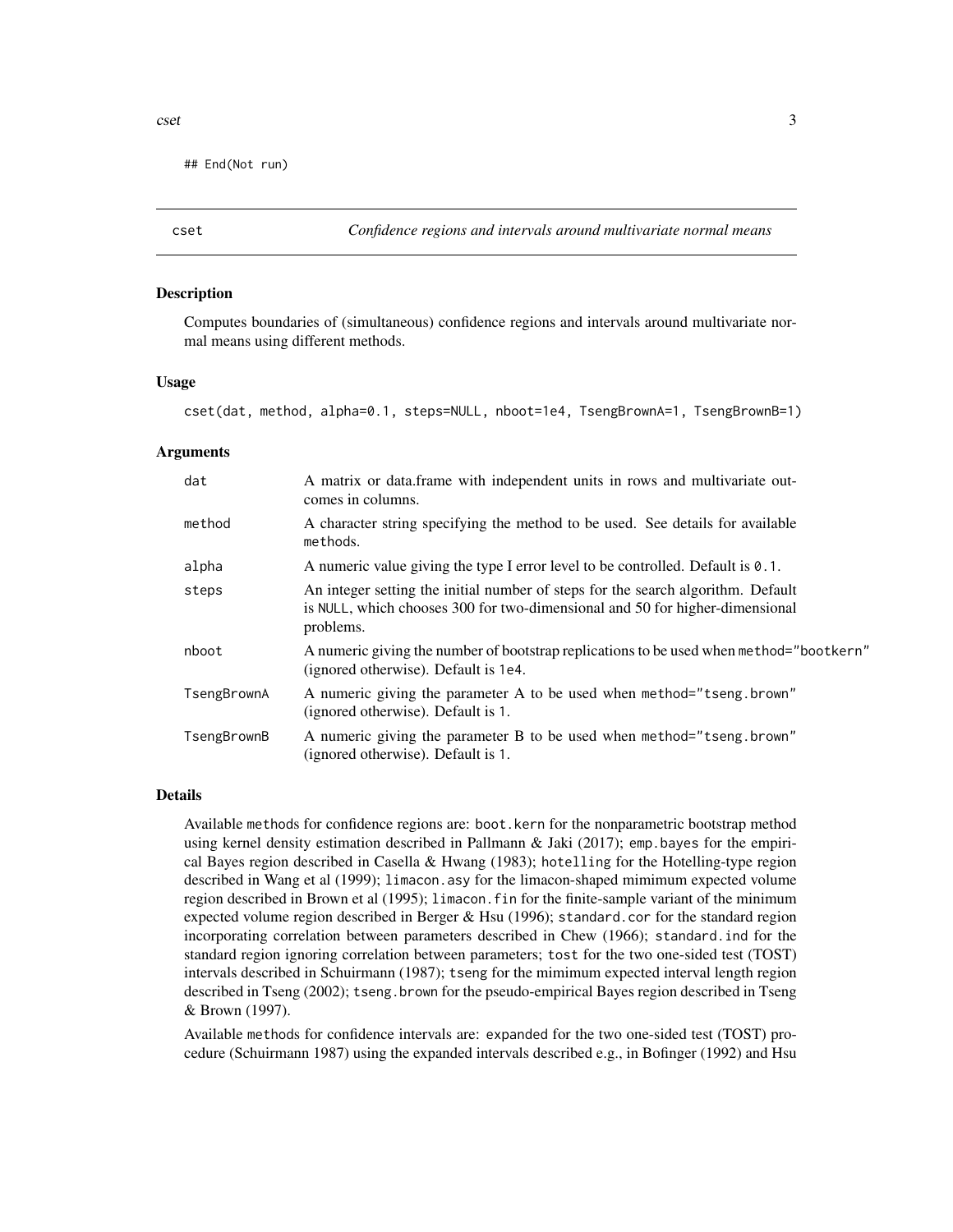et al. (1994); fix.seq for the fixed sequence intervals described in Maurer et al (1995) and Hsu & Berger (1999); tost for the two one-sided test (TOST) intervals described in Schuirmann (1987). See also an overview and comparison of all methods in Pallmann & Jaki (2017).

#### Value

An object of class JOC.

#### **Note**

Warning: please use with care! Some of the functionality has not yet been thoroughly tested.

#### Author(s)

Philip Pallmann (<p.pallmann@lancaster.ac.uk>)

#### References

Roger L. Berger & Jason C. Hsu (1996) Bioequivalence trials, intersection-union tests and equivalence confidence sets. Statistical Science, 11(4), 283–319.

Eve Bofinger (1992) Expanded confidence intervals, one-sided tests, and equivalence testing. Journal of Biopharmaceutical Statistics, 2(2), 181–188.

Lawrence D. Brown, George Casella, J. T. Gene Hwang (1995) Optimal confidence sets, bioequivalence, and the limacon of Pascal. Journal of the American Statistical Association, 90(431), 880–889.

George Casella & Jiunn T. Hwang (1983) Empirical Bayes confidence sets for the mean of a multivariate normal distribution. Journal of the American Statistical Association, 78(383), 688–698.

Victor Chew (1966) Confidence, prediction, and tolerance regions for the multivariate normal distribution. Journal of the American Statistical Association, 61(315), 605–617.

Jason C. Hsu & Roger L. Berger (1999) Stepwise confidence intervals without multiplicity adjustment for dose-response and toxicity studies. Journal of the American Statistical Association, 94(446), 468–482.

Jason C. Hsu, J. T. Gene Hwang, Hung-Kung Liu, Stephen J. Ruberg (1994) Confidence intervals associated with tests for bioequivalence. Biometrika, 81(1), 103–114.

Willi Maurer, Ludwig A. Hothorn, Walter Lehmacher (1995) Multiple comparisons in drug clinical trials and preclinical assays: a priori ordered hypotheses. In: Joachim Vollmar (editor), Biometrie in der Chemisch-Pharmazeutischen Industrie, vol. 6, pp. 3–18. Fischer-Verlag, Stuttgart, Germany.

Philip Pallmann & Thomas Jaki (2017) Simultaneous confidence regions and intervals for multivariate bioequivalence. Submitted to Statistics in Medicine.

Donald J. Schuirmann (1987) A comparison of the two one-sided tests procedure and the power approach for assessing the equivalence of average bioavailability. Journal of Pharmacokinetics and Biopharmaceutics, 15(6), 657–680.

Yu-Ling Tseng (2002) Optimal confidence sets for testing average bioequivalence. Test, 11(1), 127–141.

Yu-Ling Tseng & Lawrence D. Brown (1997) Good exact confidence sets for a multivariate normal mean. The Annals of Statistics, 25(5), 2228–2258.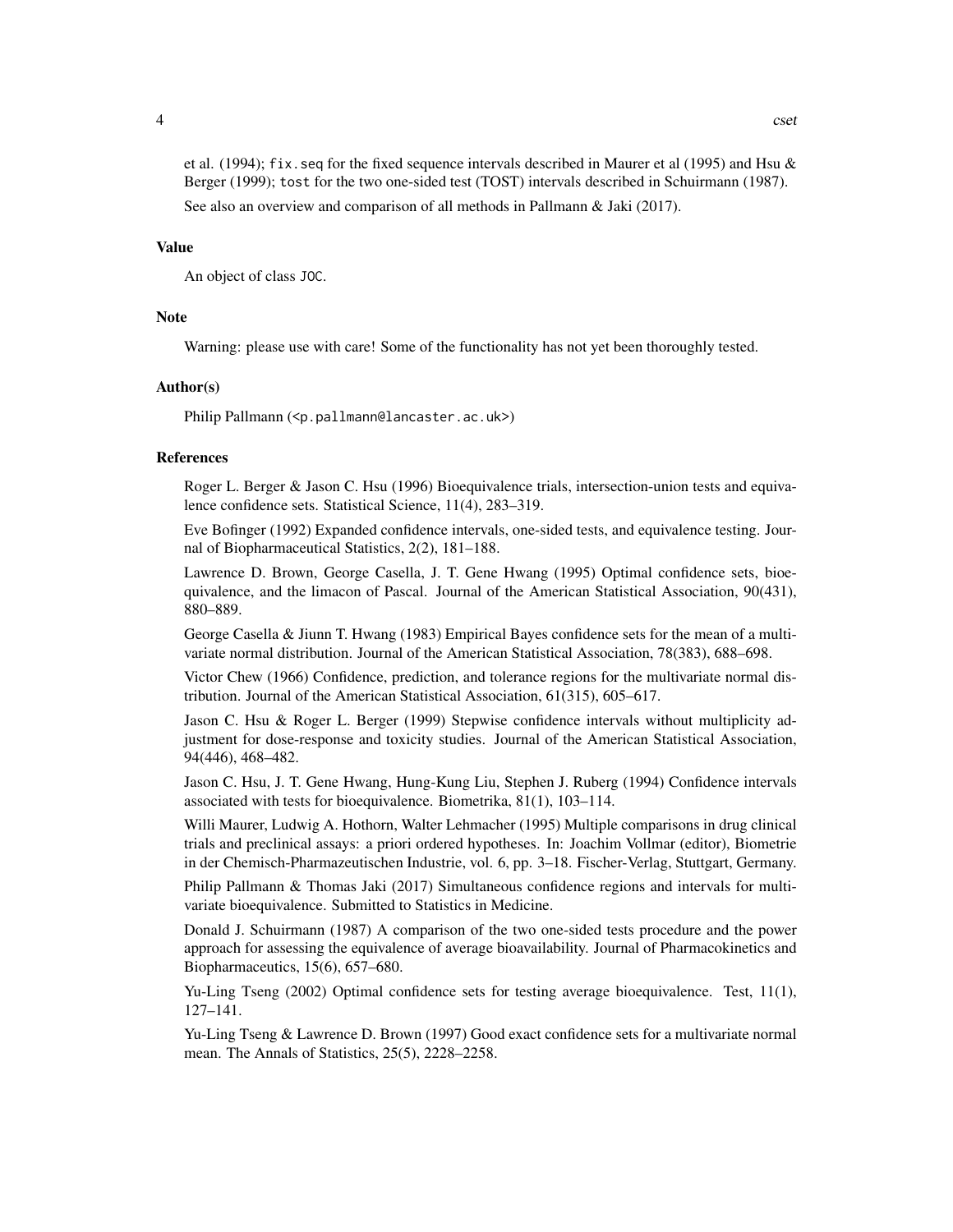#### <span id="page-4-0"></span> $c_{\text{set}MV}$  5

Weizhen Wang, J. T. Gene Hwang, Anirban DasGupta (1999) Statistical tests for multivariate bioequivalence. Biometrika, 86(2), 395–402.

# bootkern not included so far

#### See Also

[csetMV](#page-4-1) for (simultaneous) confidence regions for normal mean and variance.

#### Examples

```
## Not run:
# Example 1: simultaneous 90% confidence intervals for trivariate data
trivar <- mvtnorm::rmvnorm(n=20, mean=rep(0.05, 3), sigma=toeplitz(c(0.05, 0.04, 0.03)))
colnames(trivar) <- c("AUCinf", "AUCt", "Cmax")
tost <- cset(dat=trivar, method="tost", alpha=0.1)
summary(tost)
# Example 2: simultaneous 90% confidence regions for bivariate data
bivar \leq mvtnorm::rmvnorm(n=20, mean=rep(0.05, 2), sigma=toeplitz(c(0.05, 0.04)))
colnames(bivar) <- c("AUC", "Cmax")
hotelling <- cset(dat=bivar, method="hotelling", alpha=0.1)
summary(hotelling)
plot(hotelling, main="90% Hotelling Region")
limacon <- cset(dat=bivar, method="limacon.asy", alpha=0.1)
summary(limacon)
plot(limacon, main="90% Limacon Region")
tseng <- cset(dat=bivar, method="tseng", alpha=0.1)
summary(tseng)
plot(tseng, main="90% Tseng Region")
## End(Not run)
```
<span id="page-4-1"></span>csetMV *Confidence regions and intervals for a normal mean and variance*

#### Description

Computes boundaries of (simultaneous) confidence regions for the mean and variance of a normal distribution using different methods.

#### Usage

```
csetMV(dat, n, method, alpha=0.1, scale="var", steps=500)
```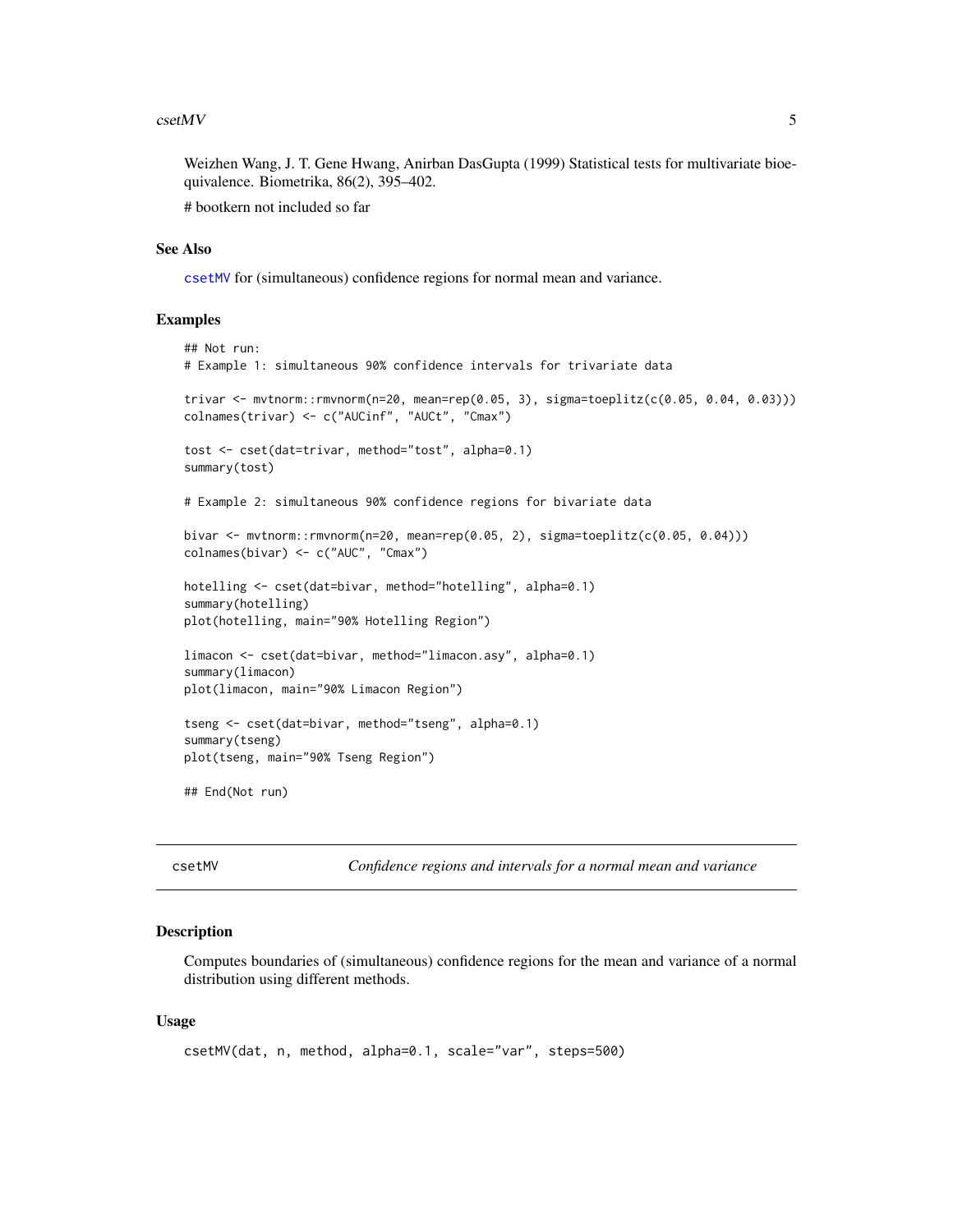#### Arguments

| dat    | A vector of numeric values assumed to follow a normal distribution. Not re-<br>quired for method="cheng.iles" or "min.area".                                                  |
|--------|-------------------------------------------------------------------------------------------------------------------------------------------------------------------------------|
| n      | A numeric value giving the sample size. Only required for method="cheng. iles"<br>or "min.area".                                                                              |
| method | A character string specifying the method to be used. See details for available<br>methods.                                                                                    |
| alpha  | A numeric value giving the type I error level to be controlled. Default is 0.1.                                                                                               |
| scale  | A character string specifying whether the variance (var) or standard deviation<br>(sd) is to be plotted on the y axis. Not required for method="cheng.iles" or<br>"min.area". |
| steps  | An integer setting the initial number of steps for the search algorithm. Default<br>is 800.                                                                                   |

#### Details

Available methods are: mood for the classical region described in Mood (1950); large for the large-sample approximation region described in section 4.1 of Arnold & Shavelle (1998); plugin for a plug-in variant of the large-sample approximation region described in section 4.2 of Arnold & Shavelle (1998); pluginF for the plug-in variant of the large-sample approximation region described in section 4.3 of Arnold & Shavelle (1998) using an asymptotic F distribution as in Douglas (1993); lrt for the likelihood ratio test region described in section 4.4 of Arnold & Shavelle (1998); cheng.iles for the region described in Cheng & Iles (1983); min.area for the minimum-area region described in Frey et al. (2009).

#### Value

An object of class JOCMV.

#### Note

Warning: please use with care! Some of the functionality has not yet been thoroughly tested.

#### Author(s)

Philip Pallmann (<p.pallmann@lancaster.ac.uk>)

#### References

Barry C. Arnold & Robert M. Shaville (1998) Joint confidence sets for the mean and variance of a normal distribution. The American Statistician, 52(2), 133–140.

R. C. H. Cheng & T. C. Iles (1983) Confidence bands for cumulative distribution functions of continuous random variables. Technometrics, 25(1), 77–86.

J. B. Douglas (1993) Confidence regions for parameter pairs. The American Statistician, 47(1), 43–45.

Jesse Frey, Osvaldo Marrero, Douglas Norton (2009) Minimum-area confidence sets for a normal distribution. Journal of Statistical Planning and Inference, 139(3), 1023–1032.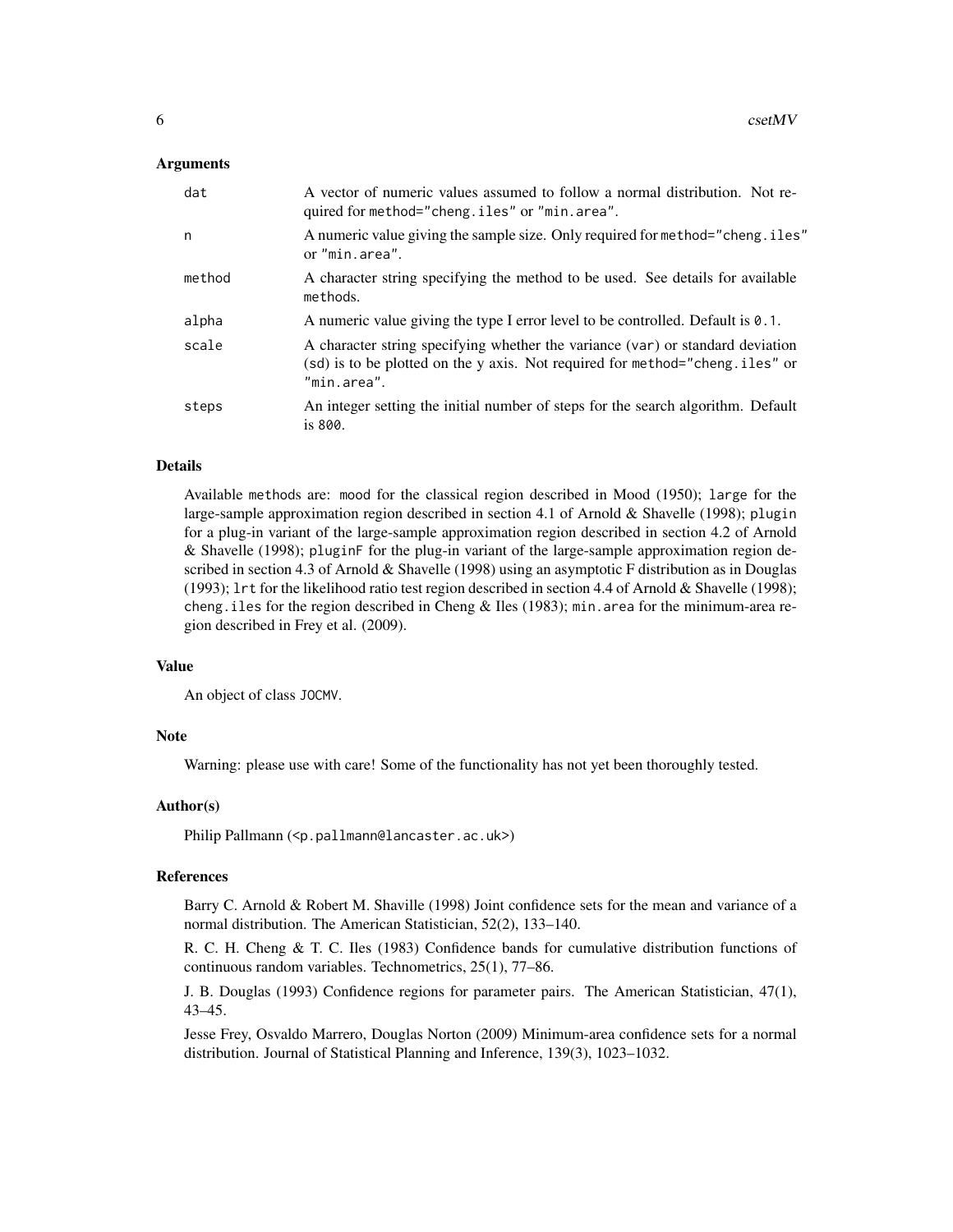#### <span id="page-6-0"></span>helpers  $\sim$  7

Alexander M. Mood (1950) Introduction to the Theory of Statistics. McGraw-Hill, New York, NY.

#### See Also

[cset](#page-2-1) for (simultaneous) confidence regions and intervals around multivariate normal means.

#### Examples

## Not run: # Simultaneous 90% confidence regions for the mean and variance or sd of univariate normal data

```
moodvar <- csetMV(dat=univar, method="mood", alpha=0.1, scale="var")
```

```
summary(moodvar)
plot(moodvar)
```

```
moodsd <- csetMV(dat=univar, method="mood", alpha=0.1, scale="sd")
summary(moodsd)
plot(moodsd)
```
## End(Not run)

univar <- rnorm(n=50)

helpers *Different generic functions for classes* JOC *and* JOCMV

#### Description

Generic functions for summarising and plotting objects of class JOC or JOCMV.

#### Usage

```
## S3 method for class 'JOC'
plot(x, equi=log(c(0.8, 1.25)), axnames=NULL, main=NULL, xlim=log(c(0.77, 1.3)),
     ylim=log(c(0.77, 1.3)), col="black", convexify=FALSE, ...)
## S3 method for class 'JOC'
print(x, \text{ digits} = max(3, \text{ getOption("digits") - 4), ...)## S3 method for class 'JOC'
summary(object, digits=max(3, getOption("digits") - 4), ...)
## S3 method for class 'JOCMV'
plot(x, axnames=NULL, main=NULL, xlim=NULL, ylim=NULL, col="black", ...)
## S3 method for class 'JOCMV'
print(x, \text{ digits} = max(3, \text{ getOption("digits") - 4), ...)## S3 method for class 'JOCMV'
summary(object, digits=max(3, getOption("digits") - 4), ...)
```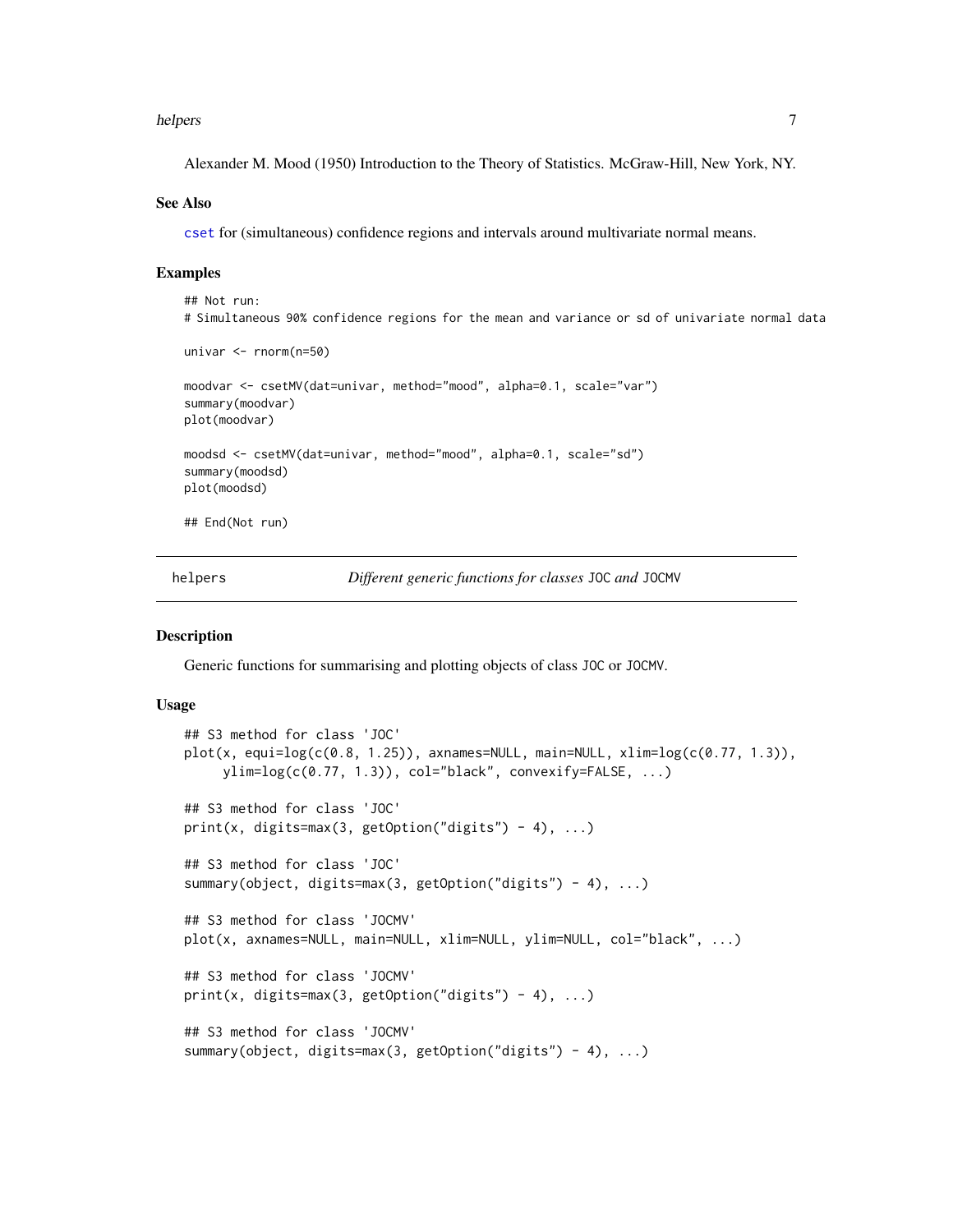#### <span id="page-7-0"></span>Arguments

| X         | An output object of class JOC or JOCMV.                                                                                                                                                                                         |
|-----------|---------------------------------------------------------------------------------------------------------------------------------------------------------------------------------------------------------------------------------|
| object    | An output object of class JOC or JOCMV.                                                                                                                                                                                         |
| digits    | A numeric value giving the number of significant digits to be printed.                                                                                                                                                          |
| equi      | A numeric vector of length 2 specifying the equivalence region (lower and upper<br>equivalence threshold) to be shaded in grey. When set to NULL no equivalence<br>region is drawn. Default is $log(c(0.8, 1.25))$ .            |
| axnames   | A vector of two character strings giving the x and y axis labels. For plot. JOC,<br>when set to NULL the column names of dat are used as axis labels. Default is<br>NULL.                                                       |
| main      | A character string giving the plot title. Default is NULL.                                                                                                                                                                      |
| xlim      | A numeric vector of length two specifying the plotting range on the x-axis. De-<br>fault is log(c(0.77, 1.3)) for plot. JOC and NULL for plot. JOCMV.                                                                           |
| ylim      | A numeric vector of length two specifying the plotting range on the y-axis. De-<br>fault is $log(c(0.77, 1.3))$ for plot. JOC and NULL for plot. JOCMV.                                                                         |
| col       | A character string specifying the colour of the plotted region or intervals.                                                                                                                                                    |
| convexify | A logical specifying whether the convex hull around a non-convex region should<br>be plotted instead of the region itself. Ignored unless method="limacon.fin"<br>or method="limacon.asy" for the JOC object. Default is FALSE. |
| .         | Further plotting arguments to be passed to methods. Type ?plot for details.                                                                                                                                                     |

#### Details

print and summary summarise the estimates and confidence set boundaries of an object of class JOC or JOCMV that was created with cset or csetMV, respectively. plot displays a (simultaneous) confidence region or intervals when applied to an object of class JOC or JOCMV.

#### Value

An on-screen summary or graphical display.

#### Note

Warning: please use with care! Some of the functionality has not yet been thoroughly tested.

#### Author(s)

Philip Pallmann (<p.pallmann@lancaster.ac.uk>)

#### References

Philip Pallmann & Thomas Jaki (2017) Simultaneous confidence regions and intervals for multivariate bioequivalence. Submitted to Statistics in Medicine.

#### See Also

[cset](#page-2-1) and [csetMV](#page-4-1) for computing (simultaneous) confidence regions and intervals.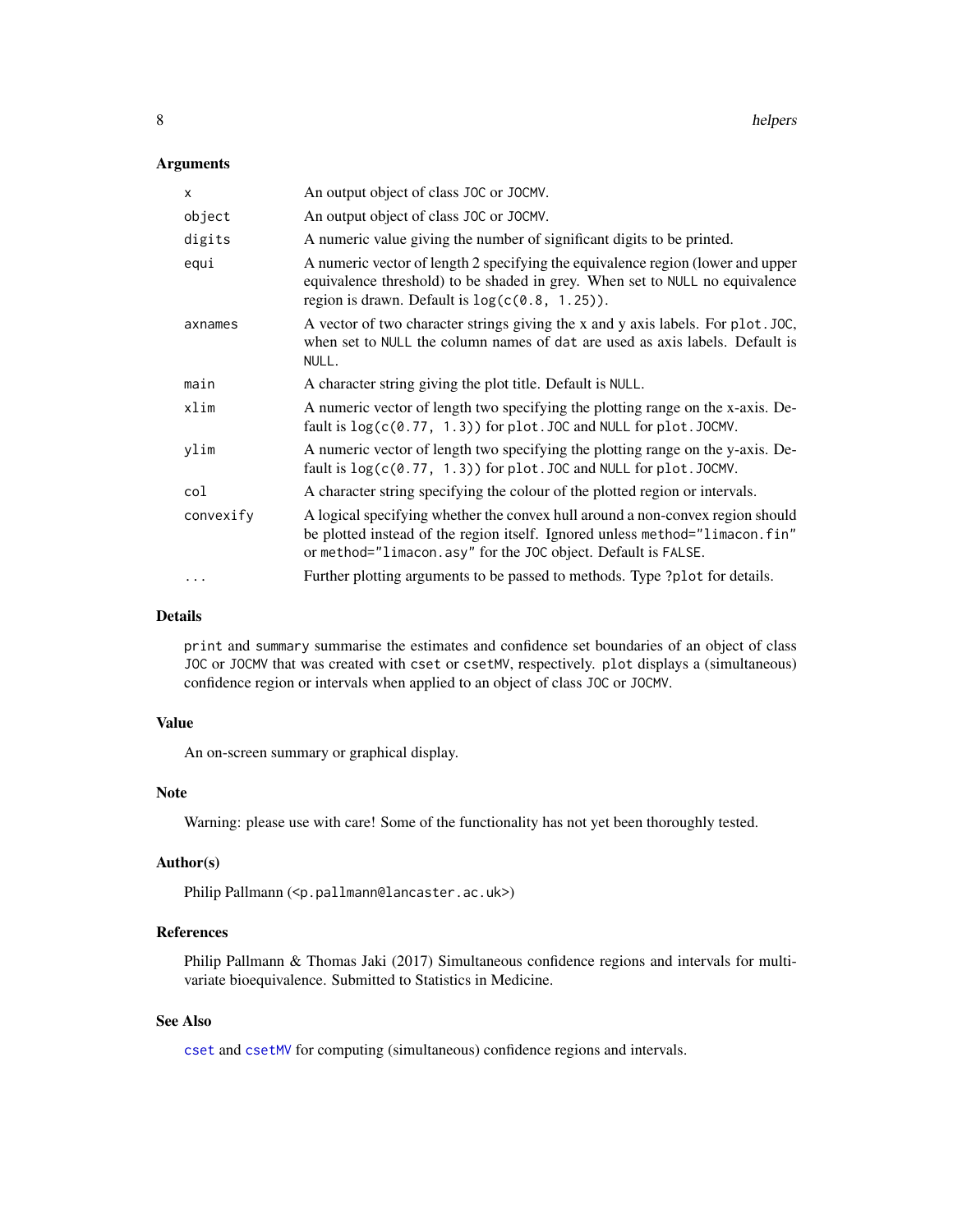#### <span id="page-8-0"></span>iutsize **9**9

#### Examples

```
## Not run:
# Example 1: simultaneous 90% confidence region for bivariate data
bivar <- mvtnorm::rmvnorm(n=100, mean=rep(0.05, 2), sigma=diag(2) * 0.05)
hotelling <- cset(dat=bivar, method="hotelling", alpha=0.1)
summary(hotelling)
plot(hotelling, main="90% Hotelling Region")
# Example 2: simultaneous 90% confidence region for the mean and variance of univariate normal data
univar <- rnorm(n=50)
moodvar <- csetMV(dat=univar, method="mood", alpha=0.1, scale="var")
summary(moodvar)
plot(moodvar, main="90% Mood Region")
## End(Not run)
```
iutsize *Size of intersection union tests derived from confidence sets*

#### Description

Computes the actual size of a intersection union test procedure that corresponds to a  $(1 - \text{alpha})$ confidence set.

#### Usage

```
iutsize(p, n, alpha=0.1, sim=1e6)
```
#### Arguments

| р     | An integer giving the number of dimensions.                                             |
|-------|-----------------------------------------------------------------------------------------|
| n     | An integer giving the sample size.                                                      |
| alpha | A numeric value specifying the type I error level to be controlled. Default is 0.1.     |
| sim   | An integer giving the number of simulations to be carried out. Default is 1<br>million. |

#### Details

A (1 – alpha) confidence set can be used to derive a two one-sided tests (TOST) procedure (Schuirmann 1987) whereby type I error rate control is ensured at level alpha due to the intersection union principle (Berger 1982). The actual test size, however, is often substantially lower than alpha i.e., the approach is conservative. It is well known for the one-dimensional case that the TOST corresponding to a  $(1 - \alpha)$  confidence interval has size  $(1 - \alpha)$  alpha $(2)$ . This function computes the achieved test size with dimension p and n according to the formula on p. 399 of Wang et al (1999).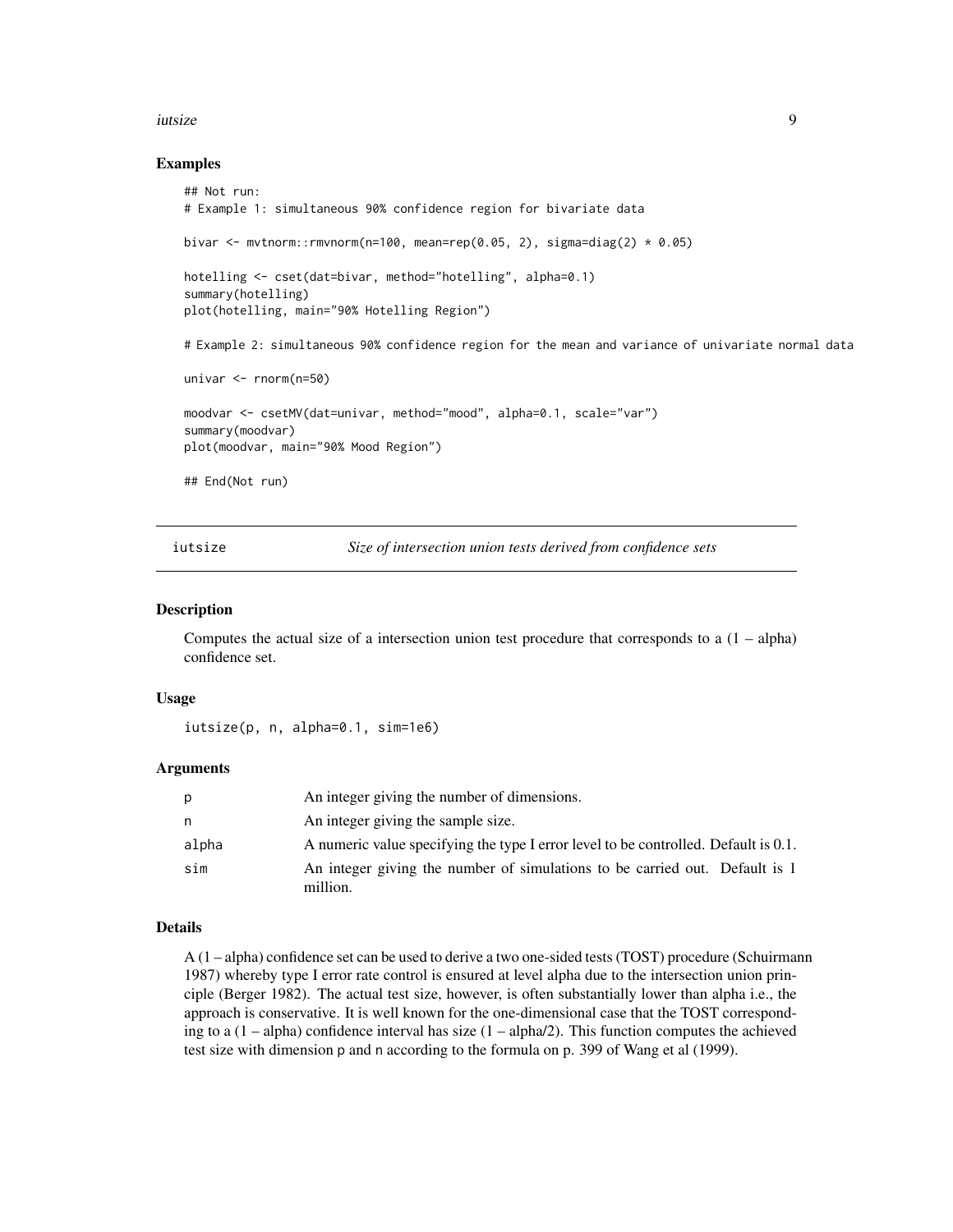<span id="page-9-0"></span>10 marzo no marzo na marzo na marzo na marzo na marzo na marzo na marzo na marzo na marzo na marzo na marzo na marzo na marzo na marzo na marzo na marzo na marzo na marzo na marzo na marzo na marzo na marzo na marzo na mar

#### Value

A numeric value giving the actual size of the test.

#### Author(s)

Philip Pallmann (<p.pallmann@lancaster.ac.uk>)

#### References

Roger L. Berger (1982) Multiparameter hypothesis testing and acceptance sampling. Technometrics, 24(4), 295–300.

Donald J. Schuirmann (1987) A comparison of the two one-sided tests procedure and the power approach for assessing the equivalence of average bioavailability. Journal of Pharmacokinetics and Biopharmaceutics, 15(6), 657–680.

Weizhen Wang, J. T. Gene Hwang, Anirban DasGupta (1999) Statistical tests for multivariate bioequivalence. Biometrika, 86(2), 395–402.

#### Examples

# For p=1 we get the well-known result that the 90% CI corresponds to the TOST at 5%:

```
#iutsize(p=1, n=20)
# With increasing dimension the test gets conservative:
#iutsize(p=2, n=20)
#iutsize(p=3, n=20)
# For p>1 the conservativeness also depends on sample size:
#iutsize(p=2, n=10)
#iutsize(p=2, n=1000)
```
marzo *Bioequivalence study of ticlopidine hydrochloride*

#### Description

Pharmacokinetic data from a study on the bioequivalence of a test and a reference formulation of ticlopidine hydrochloride in 24 healthy male volunteers, using a randomised crossover design (Marzo et al. 2002).

#### Usage

data("marzo")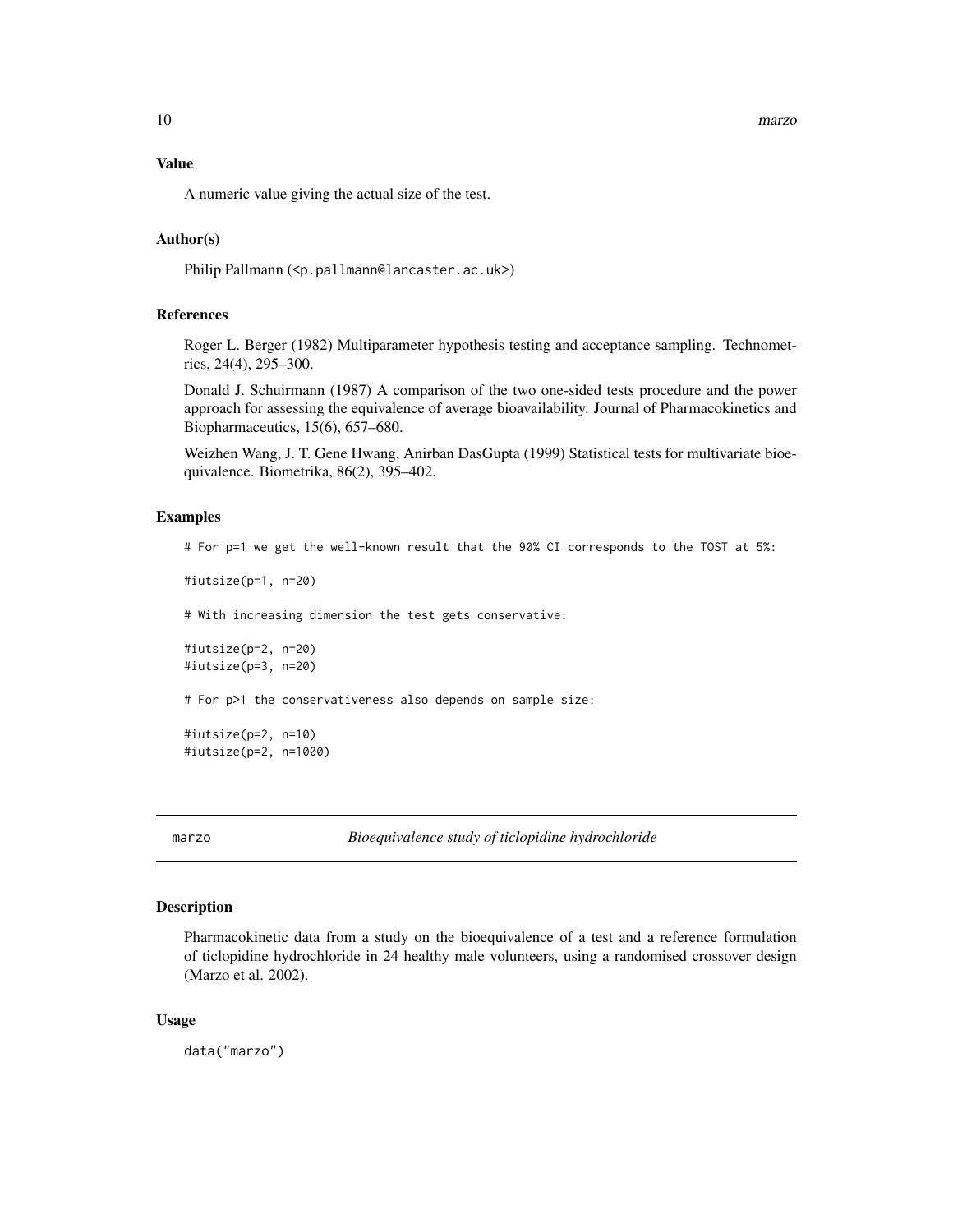#### marzo al 11 de anos en la contrada de la contrada de la contrada de la contrada de la contrada de la contrada de la contrada de la contrada de la contrada de la contrada de la contrada de la contrada de la contrada de la c

#### Format

A data frame with 24 observations on the following 8 variables.

Volunteer A numeric vector giving the volunteer ID.

- Sequence A factor with levels RT and TR specifying the sequence a volunteer was randomised to (R=reference, T=test).
- Cmax\_T A numeric vector of the maximum concentration (Cmax) with the test product.
- Cmax\_R A numeric vector of the maximum concentration (Cmax) with the reference product.
- AUC\_T A numeric vector of the area under the concentration-time curve (AUC) from zero to the last observed time point with the test product.
- AUC\_R A numeric vector of the area under the concentration-time curve (AUC) from zero to the last observed time point with the reference product.
- AUCinf\_T A numeric vector of the area under the concentration-time curve AUC) from zero to infinity with the test product.
- AUCinf\_R A numeric vector of the area under the concentration-time curve AUC) from zero to infinity with the reference product.

#### Details

The pharmacokinetic parameters (Cmax and AUC) were calculated using a non-compartmental approach. The data were taken from Tables I and II of Marzo et al. (2002).

#### Source

Antonio Marzo, Lorenzo Dal Bo, Antonio Rusca, Pierangelo Zini (2002) Bioequivalence of ticlopidine hydrochloride administered in single dose to healthy volunteers. Pharmacological Research, 46(5), 401–407.

#### References

Philip Pallmann & Thomas Jaki (2017) Simultaneous confidence regions and intervals for multivariate bioequivalence. Submitted to Statistics in Medicine.

#### Examples

```
data(marzo)
```
## An example analysis of Cmax assuming log-normality

```
# Difference of log(Cmax)
marzo$deltalogCmax <- log(marzo$Cmax_T) - log(marzo$Cmax_R)
```

```
# Estimated mean treatment effect with SE
mean(marzo$deltalogCmax)
sd(marzo$deltalogCmax) / sqrt(nrow(marzo))
```

```
# Two one-sided test (TOST) p-values
t.test(x=marzo$deltalogCmax, alternative="less", mu=log(1.25))$p.value
```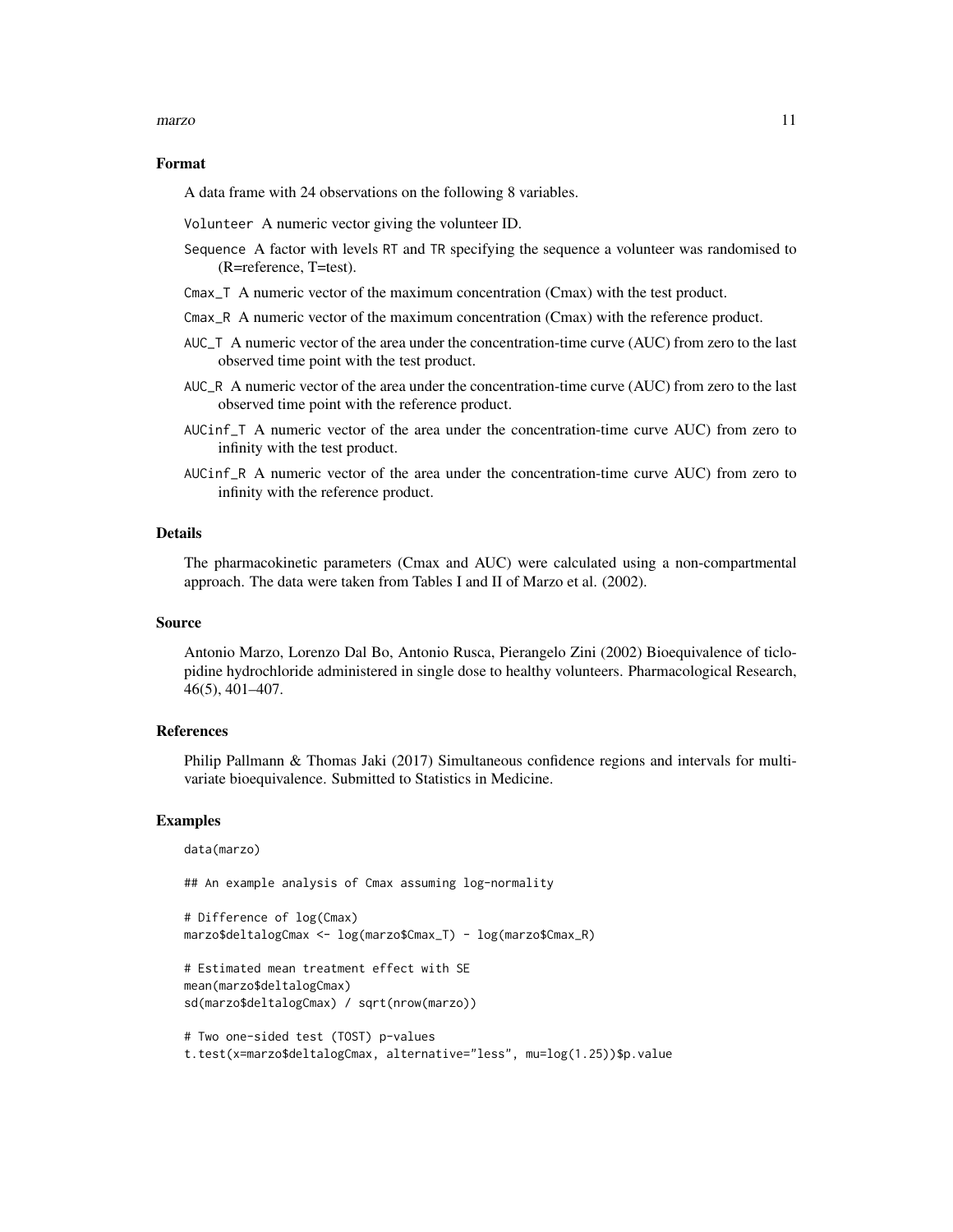<span id="page-11-0"></span>12 translate that the contract of the contract of the contract of the contract of the contract of the contract of the contract of the contract of the contract of the contract of the contract of the contract of the contract

```
t.test(x=marzo$deltalogCmax, alternative="greater", mu=log(0.80))$p.value
```

```
# 90% TOST confidence interval
```

```
t.test(x=marzo$deltalogCmax, conf.level=0.9)$conf.int[1:2]
```

| translate |  |  |  |  |  |  |  |  |  |
|-----------|--|--|--|--|--|--|--|--|--|
|-----------|--|--|--|--|--|--|--|--|--|

Conversion of confidence levels between intervals and ellipses

#### Description

Translates the confidence level of a joint  $100(1 - \text{alpha})\%$  confidence ellipse into that of the corresponding marginal confidence interval when projecting the ellipse's boundary onto the axes. Also does the "inverse operation" i.e., calculates the confidence level of a joint confidence ellipse so that its perpendicular shadows onto the axes are  $100(1 - \text{alpha})\%$  confidence intervals.

#### Usage

translate(level=0.95, ddf, direction)

#### Arguments

| level     | A numeric value giving the confidence level.                                                                       |
|-----------|--------------------------------------------------------------------------------------------------------------------|
| ddf       | An integer specifying the denominator degrees of freedom. Setting this to 0<br>enforces an asymptotic computation. |
| direction | A character string indicating what is to be computed. Choose either ci2cr or<br>cr2ci (see details).               |

#### Details

Setting direction="ci2cr" calculates the confidence level of a confidence interval generating ellipse (CIGE) whose perpendicular shadows onto the axes are  $100(1 - \text{alpha})\%$  confidence intervals with a marginal confidence level  $(1 - \alpha)$  as specified in level; see p. 205 of Fox (2008).

On the other hand, setting direction="cr2ci" computes the marginal confidence level of the intervals obtained by projecting a joint  $100(1 - \text{alpha})\%$  confidence ellipse with  $(1 - \text{alpha})$  as specified in level; see p. 254 of Monette (1990). These marginal intervals can be viewed as including a Scheffe penalty (Scheffe 1953).

For ddf=0 the F-distribution used for calculating the confidence levels is replaced with an asymptotic chi-square distribution.

#### Value

A numeric value giving the calculated confidence level.

#### Author(s)

Philip Pallmann (<p.pallmann@lancaster.ac.uk>)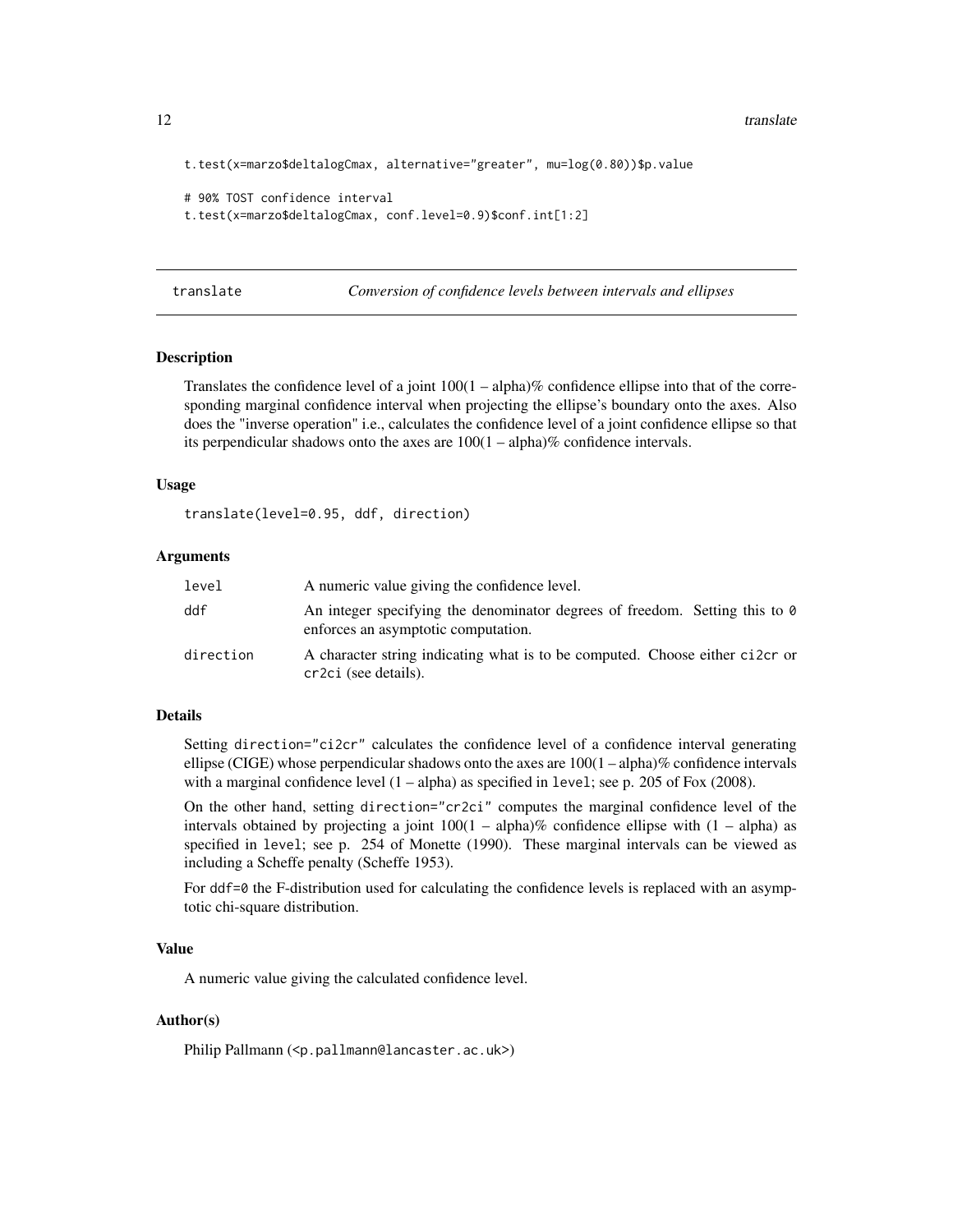<span id="page-12-0"></span>wires and the set of the set of the set of the set of the set of the set of the set of the set of the set of the set of the set of the set of the set of the set of the set of the set of the set of the set of the set of the

#### References

John Fox (2008) Applied Linear Regression and Generalized Linear Models. Second Edition. SAGE, Thousand Oaks, CA.

Georges Monette (1990). Geometry of multiple regression and interactive 3-D graphics. In: John Fox & J. Scott Long (eds.) Modern Methods of Data Analysis. SAGE, Newbury Park, CA.

Henry Scheffe (1953) A method for judging all contrasts in the analysis of variance. Biometrika, 40(1–2), 87–104.

#### Examples

```
# Get CIGE level
translate(0.95, ddf=1, "ci2cr")
translate(0.95, ddf=9999, "ci2cr")
translate(0.95, ddf=0, "ci2cr")
# Get Scheffe CI level
translate(0.95, ddf=1, "cr2ci")
translate(0.95, ddf=9999, "cr2ci")
translate(0.95, ddf=0, "cr2ci")
```
wires *Quality control study of wire connections*

#### **Description**

Data from a study in quality control assessing the breaking strengths of 20 wire connections between a semiconductor wafer and a terminal post (King 1971).

#### Usage

data("wires")

#### Format

A data frame with 20 observations on the following 2 variables.

Strength A numeric vector giving the strength at which the connection failed.

Failure A factor with levels b and w specifying whether the bond or wire failed.

#### Details

The data were taken from Table 4.1 of Nelson (1982).

#### Source

James R. King (1971) Probability Charts for Decision Making. Industrial Press, New York, NY.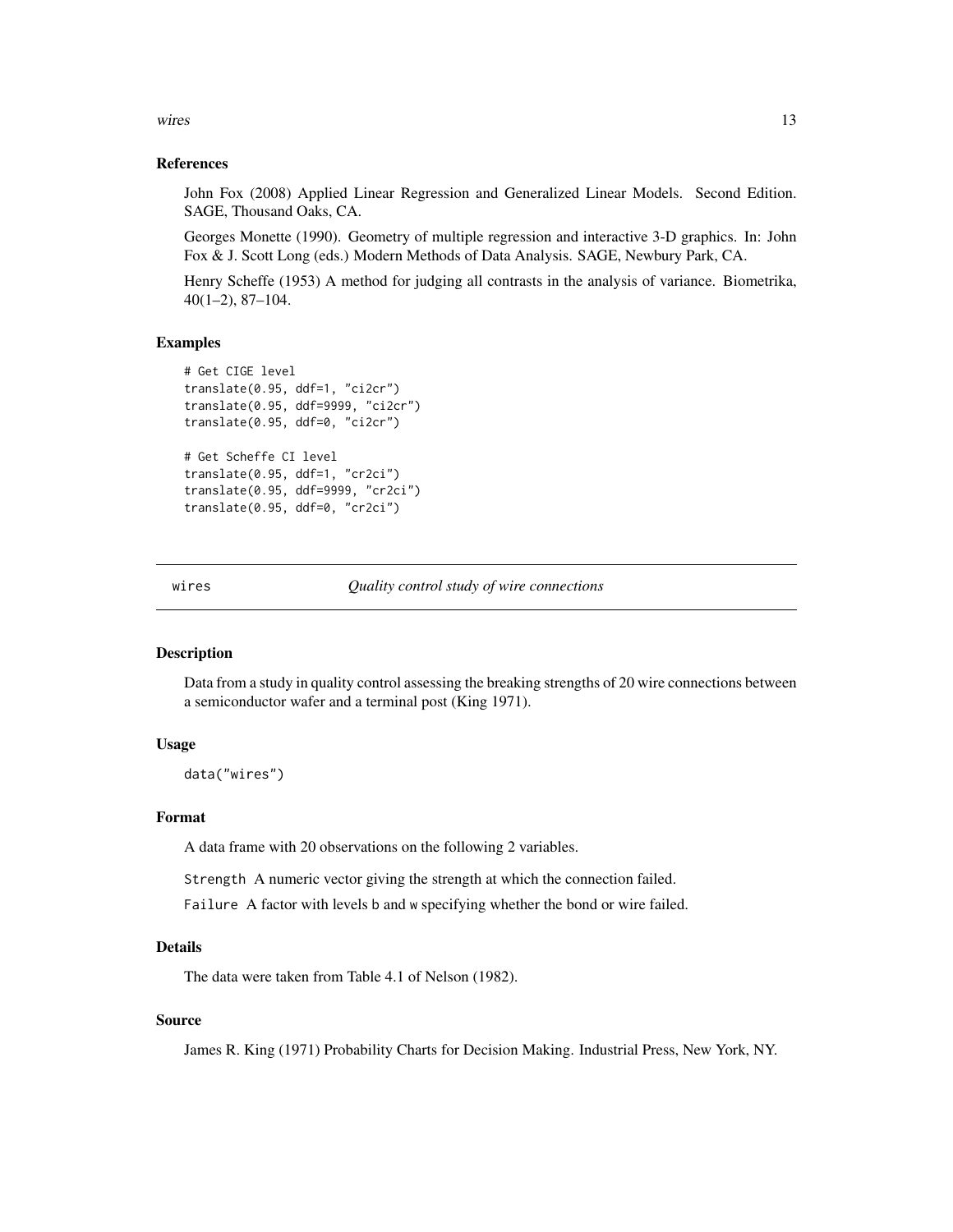#### References

Wayne B. Nelson (1982) Applied Life Data Analysis. Wiley, Hoboken, NJ.

#### Examples

## Not run: data(wires)

# Simultaneous 90% confidence regions for the mean and variance plot(csetMV(wires\$Strength, method="mood"), main="Mood") plot(csetMV(wires\$Strength, method="lrt"), main="LRT")

## End(Not run)